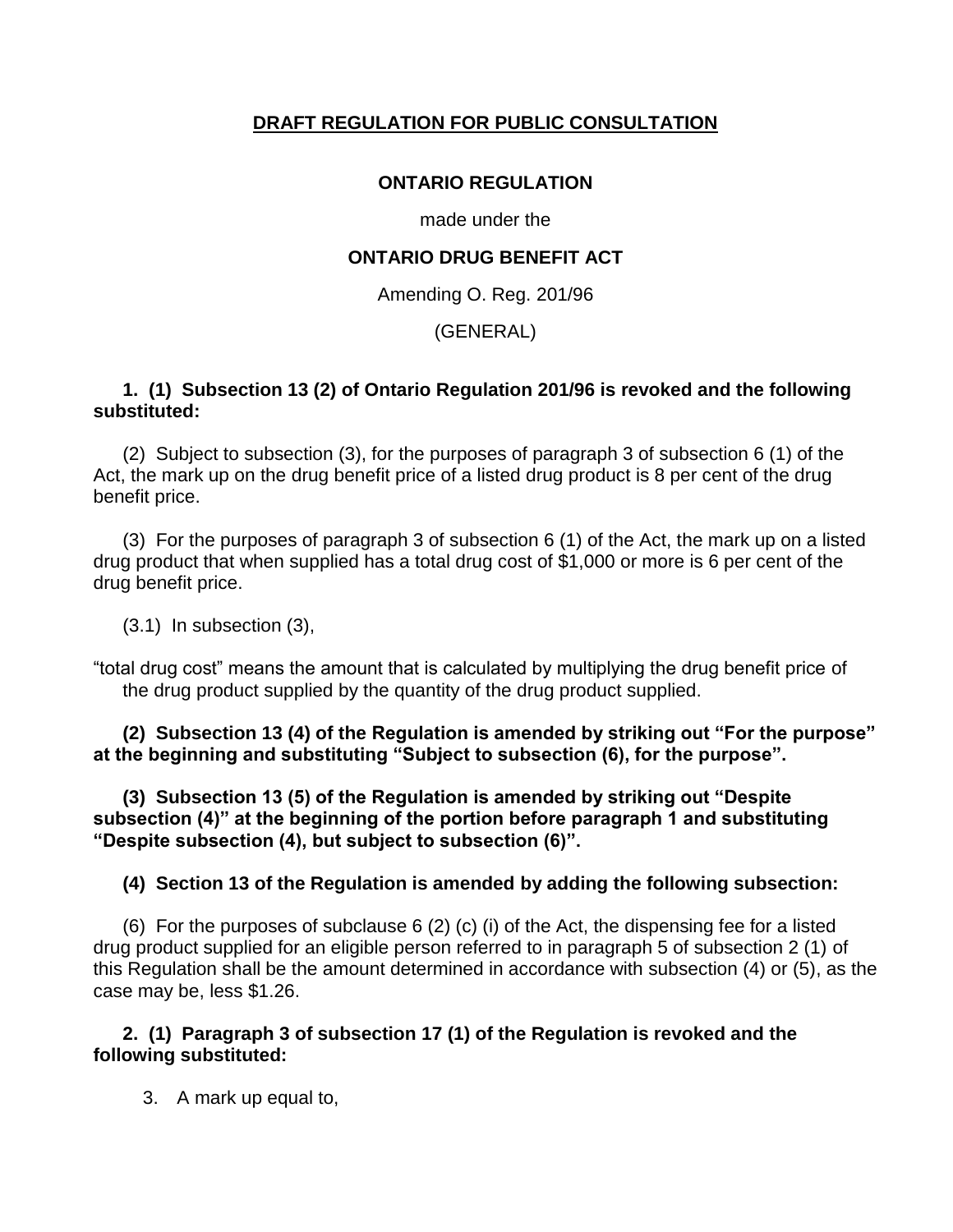- i. 6 per cent of the drug benefit price, if the total drug cost of the product supplied is \$1,000 or more, and
- ii. 8 per cent of the drug benefit price, in any other case.

# **(2) Section 17 of the Regulation is amended by adding the following subsection:**

(1.1) In paragraph 3 of subsection (1),

"total drug cost" means the amount that is calculated by multiplying the drug benefit price of the drug product supplied by the quantity of the drug product supplied.

# **3. (1) Clause 18 (8) (a) of the Regulation is revoked and the following substituted:**

- (a) the listed drug product is a product or belongs to a class of drug product that is specified by the executive officer and published on the Ministry website and the dispenser has determined that the quantity supplied should be less than the amount required under subsection (7) because, in the dispenser's professional opinion,
	- (i) the safety of the eligible person is a concern, or
	- (ii) there is a risk of abuse or diversion if the drug product is supplied to the eligible person;

# **(2) Section 18 of the Regulation is amended by adding the following subsection:**

- (8.1) Where the dispenser has made a determination under clause (8) (a),
	- (a) the dispenser shall make a written record of the reasons for his or her opinion;
	- (b) the dispenser shall notify the prescriber in writing about the determination and retain a copy of the notification; and
	- (c) the dispenser shall provide copies of the written record described in clause (a) and the written notification described in clause (b) to the executive officer on request.

### **(3) Subsections 18 (9), (10) and (11) of the Regulation are revoked and the following substituted:**

- (9) Where the dispenser has made a determination under clause (8) (c),
	- (a) the dispenser shall make a written record of the reasons for his or her opinion under subclause (8) (c) (i);
	- (b) the dispenser shall obtain in writing the agreement required under subclause (8) (c) (ii) of the eligible person or of the person presenting the prescription;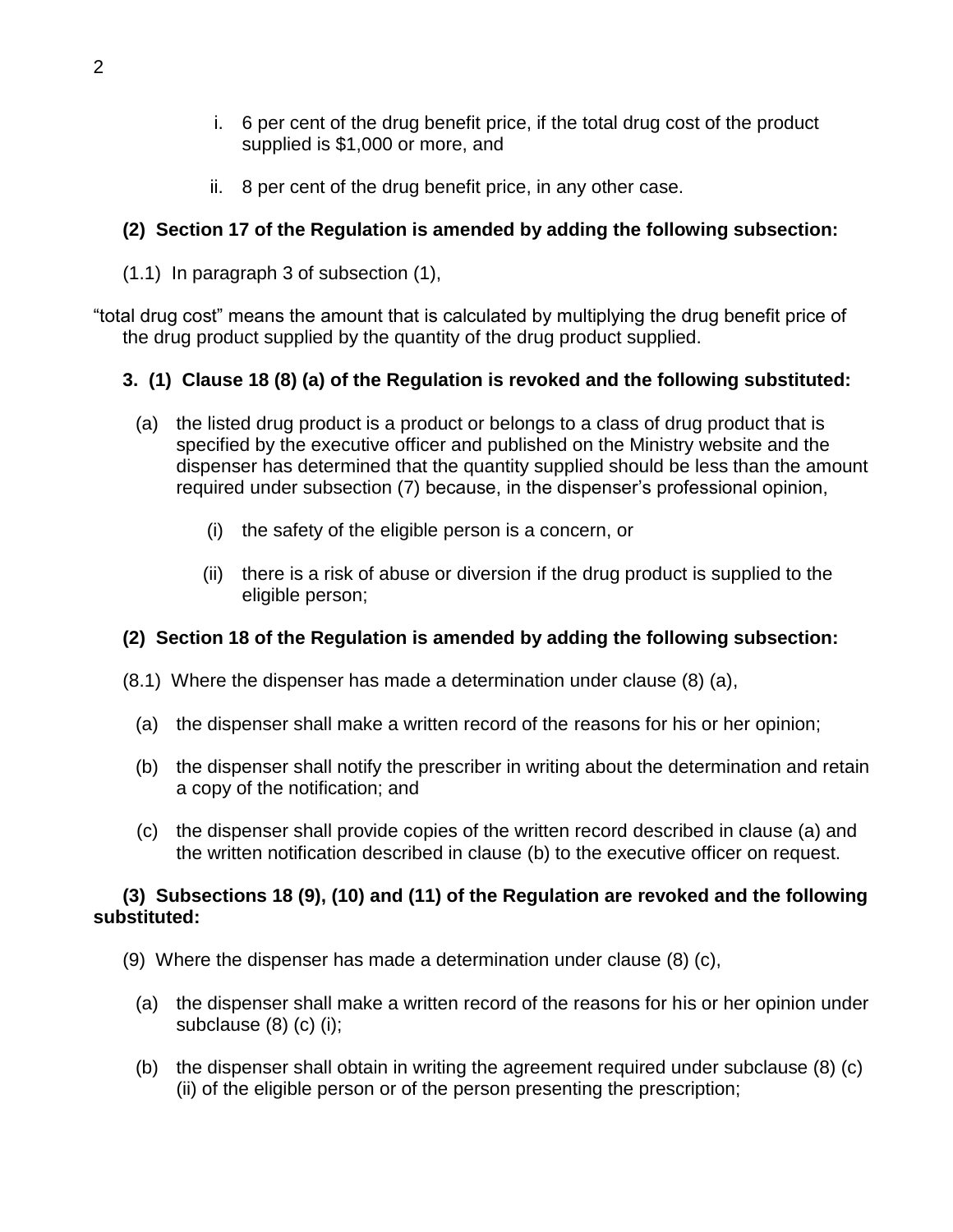- (c) the dispenser shall notify the prescriber in writing about the determination and retain a copy of the notification; and
- (d) the dispenser shall provide copies of the written record, agreement and notification described in clauses (a), (b) and (c) to the executive officer on request.

(10) The executive officer shall not pay more than two dispensing fees for the supply of a listed drug product in a calendar month even if the prescription specifies intervals such that the listed drug product is to be dispensed in more than two intervals in the calendar month, unless,

- (a) the listed drug product is dispensed in the circumstances described in clause (8) (a) or (b); or
- (b) the listed drug product is a product or belongs to a class of drug product that is specified by the executive officer and published on the Ministry website.

(11) Pursuant to subsection 1.1 (9) of the Act, it is provided that the executive officer has the power,

- (a) to specify a listed drug product or class of listed drug product for the purposes of clauses (8) (a) and (10) (b); and
- (b) to designate a residential facility for the purposes of subclause (8) (b) (ii).

### **(4) Subsection 18 (11) of the Regulation, as re-made by subsection (3), is revoked and the following substituted:**

(11) Pursuant to subsection 1.1 (9) of the Act, it is provided that the executive officer has the power,

- (a) to specify a listed drug product or class of listed drug product for the purposes of clauses (8) (a) and (10) (b); and
- (b) to designate a residential facility for the purposes of subclauses (8) (b) (ii) and (11.1) (a) (ii).

(11.1) Despite subsection (10), where the listed drug product is a product or belongs to a class of drug product that has been specified by the executive officer and published on the Ministry's website, the executive officer shall not pay more than five dispensing fees in a year for the supply of the listed drug product, even if the intervals specified in the prescription provide for the listed drug product to be dispensed more than five times in the year, unless the listed drug product is supplied,

- (a) to an eligible person who is a resident of,
	- (i) a long-term care home under the *Long-Term Care Homes Act, 2007*, or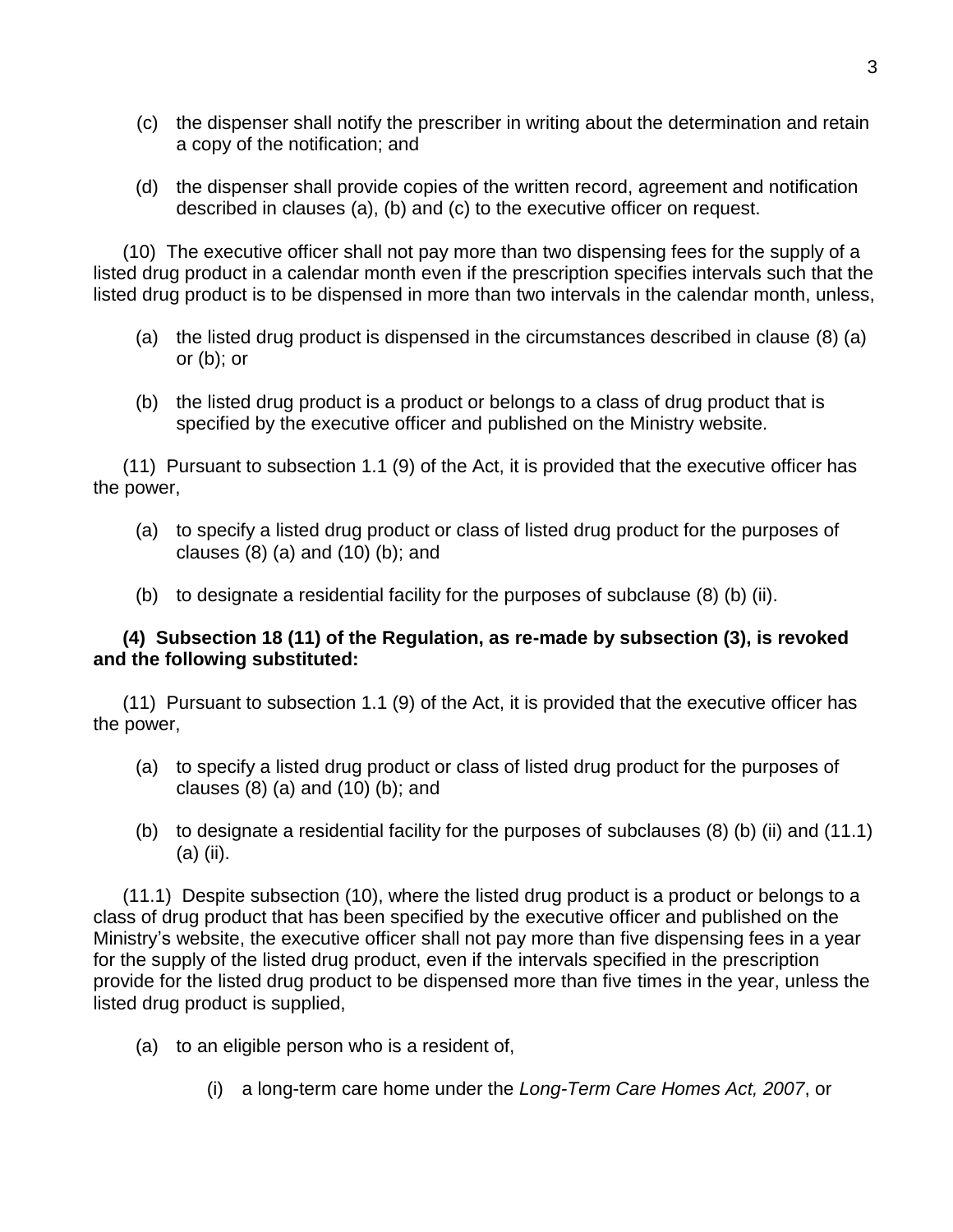- (ii) any other residential facility funded by the Government of Ontario that is designated by the executive officer and published on the Ministry website;
- (b) to an eligible person who is entitled to receive drug benefits under the *Ontario Works Act, 1997*; or
- (c) in accordance with clause 18 (8) (c) and subsection 18 (9) of this Regulation.
- (11.2) For the purposes of subsection (11.1),

"year" is a period of 365 days, with the first year commencing on the day the first claim for payment for the relevant listed drug product is submitted by the dispenser to the executive officer following the coming into force of subsection (11.1), and all subsequent years commencing on the day the first claim for payment for the relevant listed drug product is submitted by the dispenser to the executive officer following the end of the previous year.

(11.3) Pursuant to subsection 1.1 (9) of the Act, it is provided that the executive officer has the power to specify a listed drug product or class of listed drug product for the purposes of subsection (11.1).

### **4. Section 19 of the Regulation is revoked and the following substituted:**

**19.** (1) For the purposes of subsections 4 (6) and 6 (5) of the Act, the executive officer shall not pay the amount determined under subsection 4 (5) of the Act in respect of a prescription that contains a direction that there be no substitutions unless the following conditions are met:

- 1. In the case of a written prescription, the direction is made by the prescriber writing "no sub" or "no substitutions" on the prescription.
- 2. The eligible person for whom the listed drug product is supplied has previously been administered and experienced an adverse reaction to,
	- i. another drug product that is interchangeable with the drug product supplied, in the case where only one product has been designated as interchangeable with the drug product supplied and is generally available for sale in Ontario, or
	- ii. two drug products that are interchangeable with the drug product supplied, in the case where two or more products have been designated as interchangeable with the drug product supplied and are generally available for sale in Ontario.
- 3. The adverse reaction described in paragraph 2 is documented for each applicable interchangeable product as follows:
	- i. In the case of a written prescription, the prescription is accompanied by an adverse drug reaction reporting form completed and signed by the prescriber